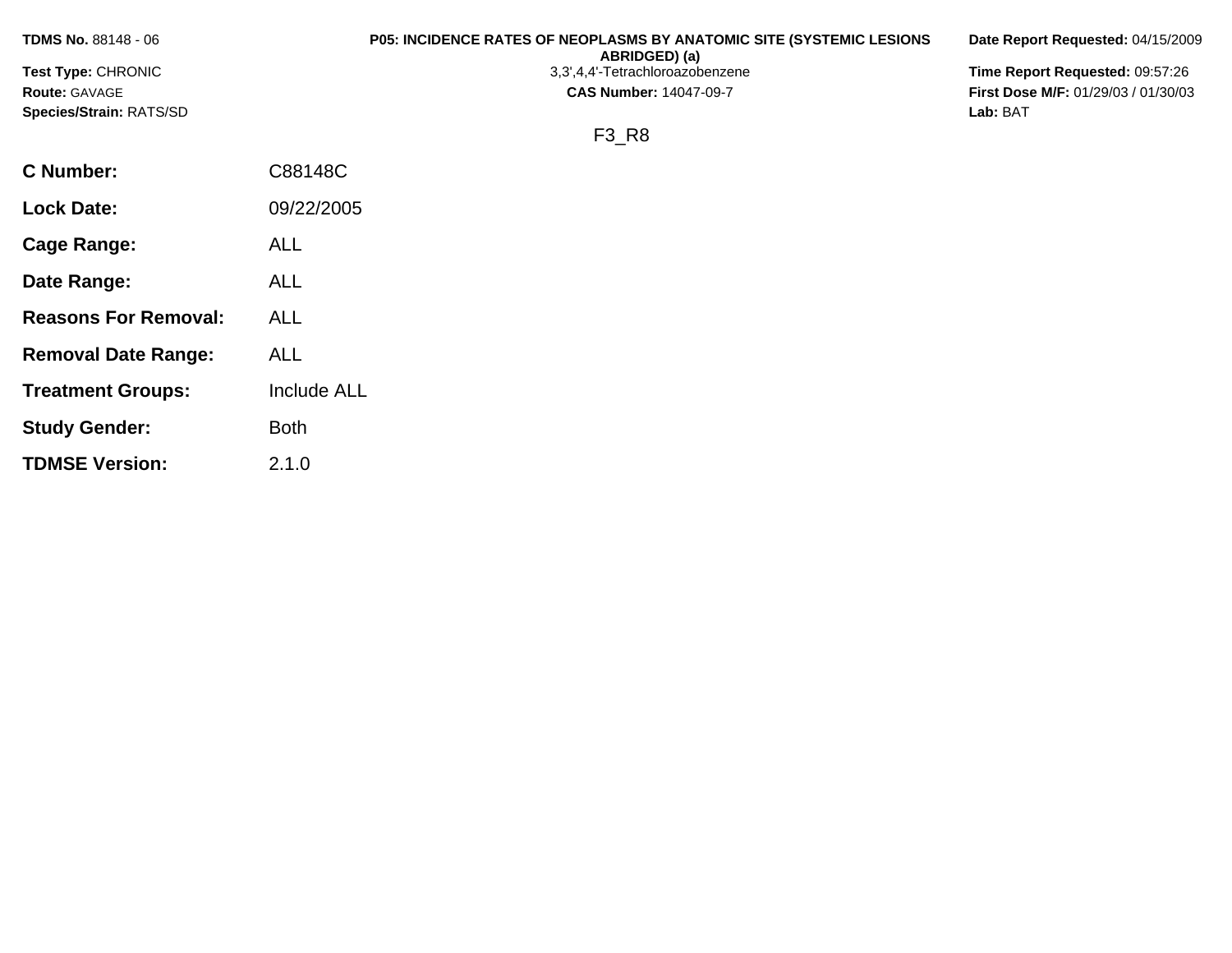**Date Report Requested:** 04/15/2009

**Time Report Requested: 09:57:26** 

| Test Type: CHRONIC     |
|------------------------|
| <b>Route: GAVAGE</b>   |
| Species/Strain: RATS/S |

**ABRIDGED) (a)**<br>3,3',4,4'-Tetrachloroazobenzene **CAS Number:** 14047-09-7 **First Dose M/F:** 01/29/03 / 01/30/03 **Species/Strain:** RATS/SD **Lab:** BAT

| <b>SPRAGUE-DAWLEY RATS MALE</b>                          | 0 MG/KG      | 10 MG/KG      | <b>30 MG/KG</b> | <b>100 MG/KG</b> |  |
|----------------------------------------------------------|--------------|---------------|-----------------|------------------|--|
| <b>Disposition Summary</b>                               |              |               |                 |                  |  |
| <b>Animals Initially in Study</b>                        | 50           | 50            | 50              | 50               |  |
| <b>Early Deaths</b>                                      |              |               |                 |                  |  |
| <b>Accidently Killed</b>                                 |              |               | $\mathbf{1}$    |                  |  |
| <b>Dosing Accident</b>                                   | $\mathbf{1}$ |               |                 | $\mathbf{1}$     |  |
| <b>Moribund Sacrifice</b>                                | 10           | 12            | 14              | 14               |  |
| <b>Natural Death</b><br><b>Survivors</b>                 | 11           | 29            | 31              | 33               |  |
| <b>Terminal Sacrifice</b>                                | 28           | 9             | 4               | $\overline{2}$   |  |
| <b>Animals Examined Microscopically</b>                  | 50           | 50            | 50              | 50               |  |
|                                                          |              |               |                 |                  |  |
| <b>ALIMENTARY SYSTEM</b>                                 |              |               |                 |                  |  |
| Esophagus                                                | (50)         | (50)          | (50)            | (50)             |  |
| Intestine Large, Cecum                                   | (50)         | (50)          | (50)            | (50)             |  |
| Intestine Large, Colon                                   | (50)         | (50)          | (50)            | (50)             |  |
| Intestine Large, Rectum                                  | (50)         | (50)          | (50)            | (50)             |  |
| Intestine Small, Duodenum                                | (50)         | (50)          | (50)            | (50)             |  |
| Intestine Small, Ileum                                   | (50)         | (50)          | (50)            | (50)             |  |
| Intestine Small, Jejunum                                 | (50)         | (50)          | (50)            | (50)             |  |
| Liver<br>Cholangiocarcinoma                              | (50)         | (50)<br>3(6%) | (50)<br>4(8%)   | (50)<br>5 (10%)  |  |
| Cholangiocarcinoma, Multiple                             |              | 1(2%)         |                 | 1(2%)            |  |
| Cholangioma                                              |              |               | 1(2%)           |                  |  |
| Hepatocellular Adenoma                                   |              | 1(2%)         |                 |                  |  |
| Hepatocholangiocarcinoma, Multiple                       |              |               |                 | 1(2%)            |  |
| Mesentery                                                | (0)          | (0)           | (0)             | (1)              |  |
| Transitional Epithelial Carcinoma,<br>Metastatic, Kidney |              |               |                 | 1 (100%)         |  |
| Oral Mucosa                                              | (50)         | (50)          | (50)            | (50)             |  |
| Gingival, Squamous Cell Carcinoma                        | 1(2%)        | 4(8%)         | 4(8%)           | 5(10%)           |  |
| Gingival, Squamous Cell Carcinoma,                       |              | 1(2%)         |                 |                  |  |
| Multiple                                                 |              |               |                 |                  |  |
| Pancreas                                                 | (50)         | (49)          | (50)            | (50)             |  |
| Transitional Epithelial Carcinoma,                       |              |               |                 | 1(2%)            |  |
| Metastatic, Kidney<br>Acinus, Adenoma                    | 5 (10%)      | 1(2%)         |                 |                  |  |
|                                                          |              |               |                 |                  |  |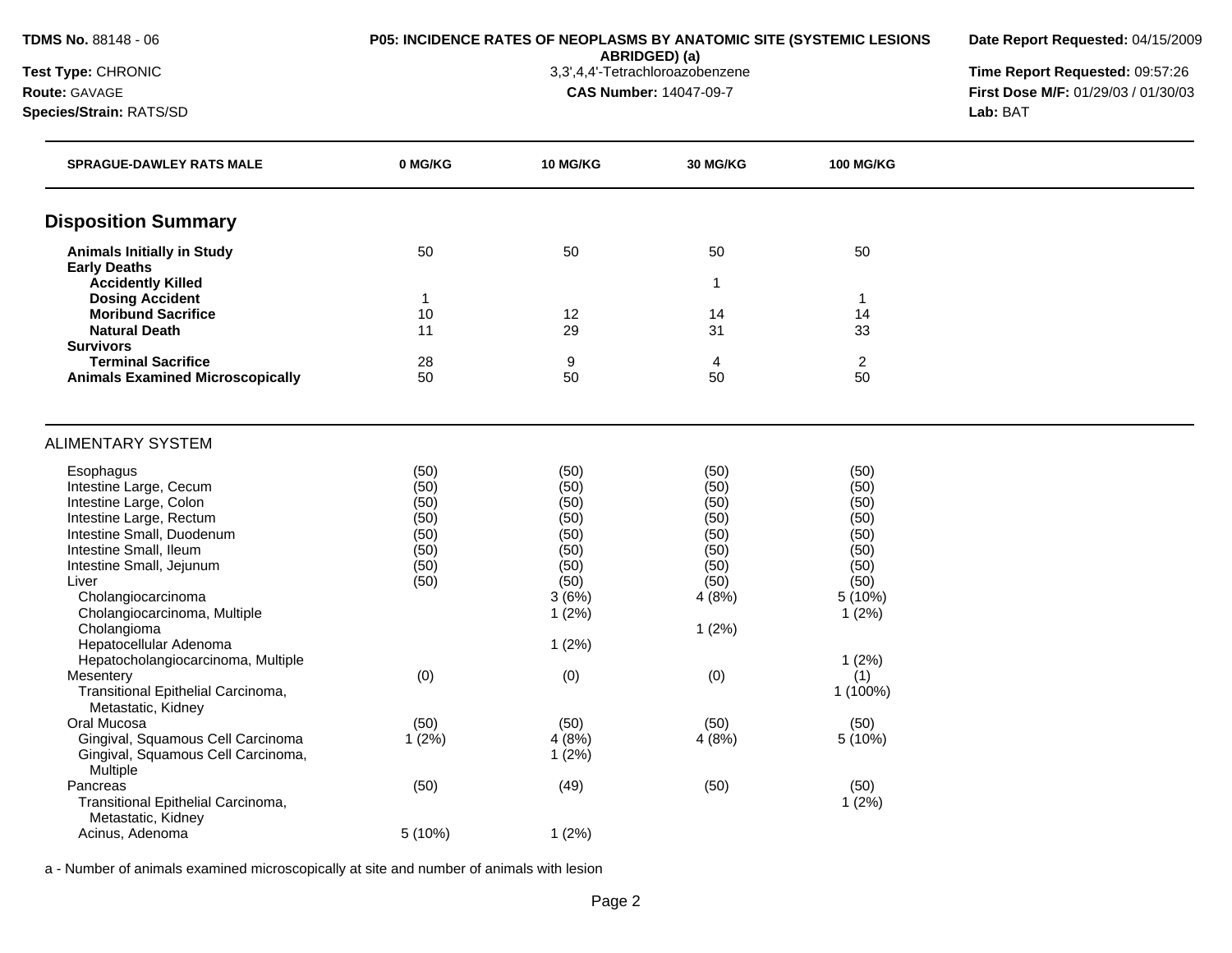**Date Report Requested:** 04/15/2009

**ABRIDGED) (a)**<br>3,3',4,4'-Tetrachloroazobenzene

**Species/Strain:** RATS/SD **Lab:** BAT

**Test Type:** CHRONIC 3,3',4,4'-Tetrachloroazobenzene **Time Report Requested:** 09:57:26 **Route:** GAVAGE **CAS Number:** 14047-09-7 **First Dose M/F:** 01/29/03 / 01/30/03

| <b>SPRAGUE-DAWLEY RATS MALE</b>                                                                                                                                                                              | 0 MG/KG                                        | <b>10 MG/KG</b>                                     | 30 MG/KG                       | <b>100 MG/KG</b>                      |  |
|--------------------------------------------------------------------------------------------------------------------------------------------------------------------------------------------------------------|------------------------------------------------|-----------------------------------------------------|--------------------------------|---------------------------------------|--|
| Acinus, Adenoma, Multiple<br><b>Salivary Glands</b><br>Schwannoma Malignant<br>Stomach, Forestomach<br>Squamous Cell Carcinoma<br>Stomach, Glandular<br>Tooth                                                | 4(8%)<br>(50)<br>1(2%)<br>(50)<br>(50)<br>(50) | (50)<br>2(4%)<br>(50)<br>1(2%)<br>(50)<br>(50)      | (49)<br>(50)<br>(50)<br>(50)   | (50)<br>1(2%)<br>(50)<br>(50)<br>(50) |  |
| CARDIOVASCULAR SYSTEM                                                                                                                                                                                        |                                                |                                                     |                                |                                       |  |
| <b>Blood Vessel</b><br>Heart<br>Fibrosarcoma, Metastatic, Tissue Nos<br>Schwannoma Benign<br>Schwannoma Malignant, Metastatic,<br><b>Tissue Nos</b><br>Epicardium, Sarcoma, Metastatic, Tissue<br><b>Nos</b> | (50)<br>(50)                                   | (50)<br>(50)<br>3(6%)<br>1(2%)                      | (50)<br>(50)<br>1(2%)<br>1(2%) | (50)<br>(50)                          |  |
| <b>ENDOCRINE SYSTEM</b>                                                                                                                                                                                      |                                                |                                                     |                                |                                       |  |
| <b>Adrenal Cortex</b><br>Adenoma<br>Adrenal Medulla<br>Pheochromocytoma Benign<br>Pheochromocytoma Benign, Multiple<br>Pheochromocytoma Malignant                                                            | (50)<br>1(2%)<br>(50)<br>5 (10%)               | (50)<br>1(2%)<br>(50)<br>4(8%)<br>1(2%)<br>$1(2\%)$ | (50)<br>(50)<br>6 (12%)        | (50)<br>2(4%)<br>(50)<br>6(12%)       |  |
| Bilateral, Pheochromocytoma Benign<br>Islets, Pancreatic<br>Adenoma                                                                                                                                          | (50)<br>2(4%)                                  | 1(2%)<br>(50)                                       | (50)                           | 1(2%)<br>(50)                         |  |
| Parathyroid Gland<br>Adenoma                                                                                                                                                                                 | (43)<br>1(2%)                                  | (48)                                                | (44)                           | (44)                                  |  |
| <b>Pituitary Gland</b><br>Schwannoma Malignant, Metastatic, Eye                                                                                                                                              | (50)<br>1(2%)                                  | (50)                                                | (50)                           | (49)                                  |  |
| Pars Distalis, Adenoma<br><b>Thyroid Gland</b>                                                                                                                                                               | 13 (26%)<br>(50)                               | 6(12%)<br>(50)                                      | 7(14%)<br>(50)                 | (50)                                  |  |
| Bilateral, C-cell, Adenoma<br>C-cell, Adenoma<br>C-cell, Carcinoma                                                                                                                                           | $1(2\%)$<br>12 (24%)<br>1(2%)                  | 1(2%)<br>2(4%)<br>1(2%)                             | 1(2%)                          | 4(8%)                                 |  |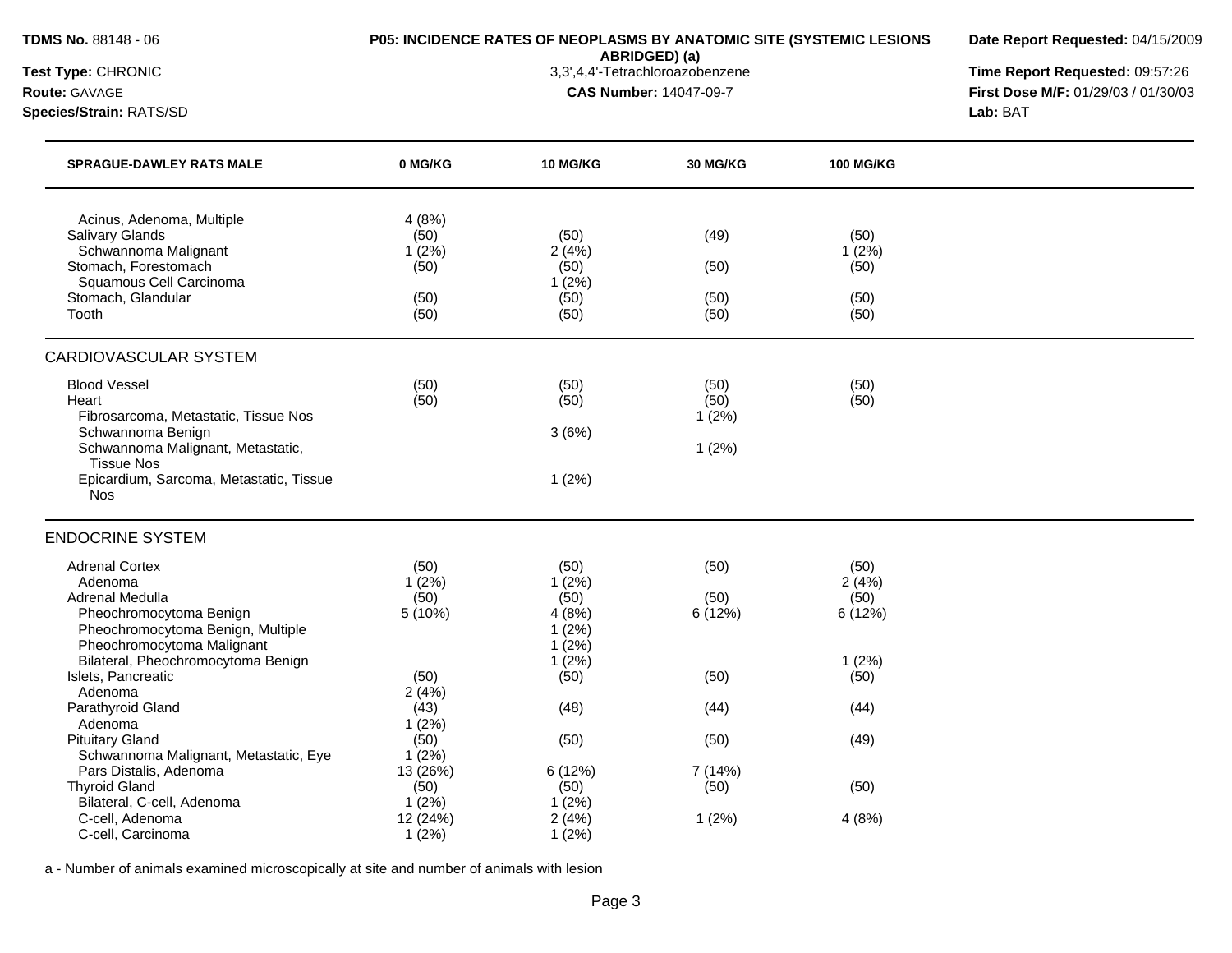**ABRIDGED) (a)**

**Date Report Requested:** 04/15/2009

**Test Type:** CHRONIC 3,3',4,4'-Tetrachloroazobenzene **Time Report Requested:** 09:57:26 **Route:** GAVAGE **CAS Number:** 14047-09-7 **First Dose M/F:** 01/29/03 / 01/30/03 **Species/Strain:** RATS/SD **Lab:** BAT

# Follicular Cell, Adenoma 2 (4%) 3 (6%) 3 (6%) 3 (6%) Follicular Cell, Adenoma, Multiple 1 (2%) 1 (2%) 1 (2%) 1 (2%) 1 (2%) GENERAL BODY SYSTEM Tissue NOS (0) (1) (2) (3) Mediastinum, Fibrosarcoma 1 (50%) 1 (50%) 1 (50%) 1 (50%) 1 (50%) 1 (50%) 1 (50%) 1 (50%) 1 (50%) 1 (50%) 1 (50%) Mediastinum, Sarcoma 1 (100%) Mediastinum, Schwannoma Malignant 1 (50%) 3 (100%) GENITAL SYSTEM Coagulating Gland (50) (50) (50) (50) (50) (50) (50) (49) (50) (50) (50) (50) (50) (50) (50) Epididymis (50) (50) (50) (50) Preputial Gland (50) (50) (50) (49) Squamous Cell Papilloma 1 (2%) 1 (2%) 1 (2%) 1 (2%) 1 (2%) Prostate (50) (50) (50) (50) Adenoma 3 (6%) Adenoma, Multiple 2 (4%) Carcinoma 1 (2%) Seminal Vesicle (50) (50) (50) (50) Transitional Epithelial Carcinoma, Multiple 1 (2%) Testes (50) (50) (50) (50) Interstitial Cell, Adenoma 1 (2%) 1 (2%) 1 (2%) 1 (2%) Interstitial Cell, Adenoma, Multiple 1 (2%) HEMATOPOIETIC SYSTEM Bone Marrow (50) (50) (49) (50) Lymph Node (38) (28) (29) (41) Mediastinal, Fibrosarcoma, Metastatic, Tissue Nos 1 (3%) Mediastinal, Thymoma Malignant, Metastatic, Thymus 1 (2%) Lymph Node, Mandibular (49) (50) (50) (50) (50) (50) (50) Lymph Node, Mesenteric (50) (48) (50) (50) Spleen (50) (50) (50) (50) Thymus (48) (48) (46) (48) **SPRAGUE-DAWLEY RATS MALE 0 MG/KG 10 MG/KG 30 MG/KG 100 MG/KG**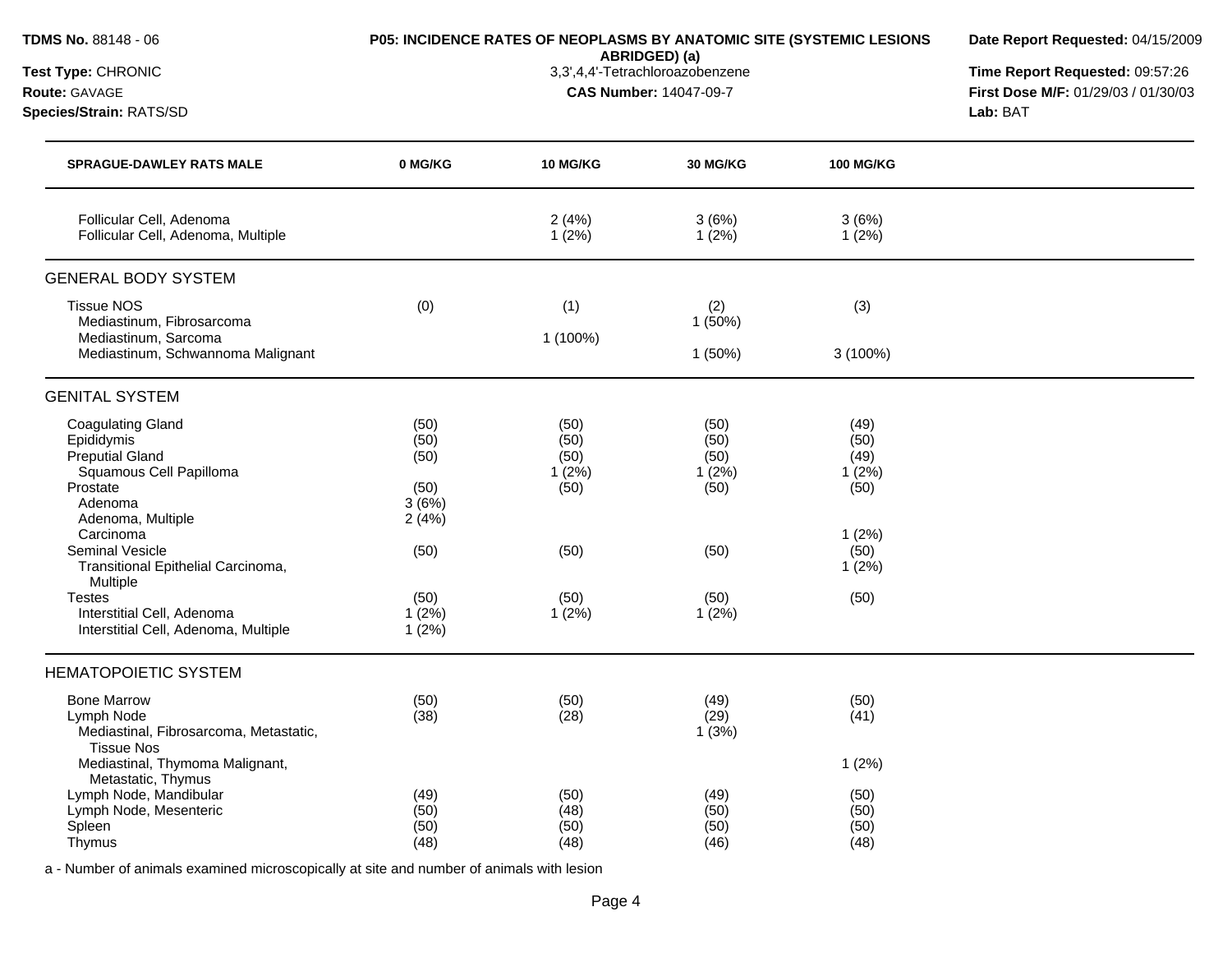| TDMS No. 88148 - 06<br>Test Type: CHRONIC<br><b>Route: GAVAGE</b><br>Species/Strain: RATS/SD                                                         |                                 | P05: INCIDENCE RATES OF NEOPLASMS BY ANATOMIC SITE (SYSTEMIC LESIONS<br>ABRIDGED) (a)<br>3,3',4,4'-Tetrachloroazobenzene<br><b>CAS Number: 14047-09-7</b> |                    |                       | Date Report Requested: 04/15/2009<br>Time Report Requested: 09:57:26<br>First Dose M/F: 01/29/03 / 01/30/03<br>Lab: BAT |
|------------------------------------------------------------------------------------------------------------------------------------------------------|---------------------------------|-----------------------------------------------------------------------------------------------------------------------------------------------------------|--------------------|-----------------------|-------------------------------------------------------------------------------------------------------------------------|
| <b>SPRAGUE-DAWLEY RATS MALE</b>                                                                                                                      | 0 MG/KG                         | 10 MG/KG                                                                                                                                                  | <b>30 MG/KG</b>    | <b>100 MG/KG</b>      |                                                                                                                         |
| Hemangioma<br>Thymoma Malignant                                                                                                                      |                                 | 1(2%)                                                                                                                                                     |                    | 1(2%)                 |                                                                                                                         |
| <b>INTEGUMENTARY SYSTEM</b>                                                                                                                          |                                 |                                                                                                                                                           |                    |                       |                                                                                                                         |
| <b>Mammary Gland</b><br>Skin<br>Basal Cell Adenoma<br>Keratoacanthoma                                                                                | (50)<br>(50)<br>1(2%)<br>2(4%)  | (50)<br>(50)<br>2(4%)                                                                                                                                     | (50)<br>(50)       | (50)<br>(50)<br>1(2%) |                                                                                                                         |
| Squamous Cell Papilloma<br>Trichoepithelioma<br>Pinna, Neural Crest Tumor<br>Subcutaneous Tissue, Fibroma<br>Subcutaneous Tissue,<br>Hemangiosarcoma | 1(2%)<br>5 (10%)<br>1(2%)       | 1(2%)                                                                                                                                                     | 1(2%)              |                       |                                                                                                                         |
| Subcutaneous Tissue, Schwannoma<br>Malignant                                                                                                         |                                 | 1(2%)                                                                                                                                                     |                    |                       |                                                                                                                         |
| MUSCULOSKELETAL SYSTEM                                                                                                                               |                                 |                                                                                                                                                           |                    |                       |                                                                                                                         |
| Bone<br><b>Skeletal Muscle</b>                                                                                                                       | (50)<br>(0)                     | (50)<br>(0)                                                                                                                                               | (50)<br>(2)        | (50)<br>(0)           |                                                                                                                         |
| NERVOUS SYSTEM                                                                                                                                       |                                 |                                                                                                                                                           |                    |                       |                                                                                                                         |
| <b>Brain</b><br>Astrocytoma Benign                                                                                                                   | (50)<br>1(2%)                   | (50)                                                                                                                                                      | (50)               | (50)                  |                                                                                                                         |
| <b>RESPIRATORY SYSTEM</b>                                                                                                                            |                                 |                                                                                                                                                           |                    |                       |                                                                                                                         |
| Lung<br>Alveolar/Bronchiolar Adenoma<br>Alveolar/Bronchiolar Carcinoma<br>Carcinoma, Metastatic, Thyroid Gland                                       | (50)<br>1(2%)<br>1(2%)<br>1(2%) | (50)<br>1(2%)                                                                                                                                             | (50)<br>1(2%)      | (50)                  |                                                                                                                         |
| Cystic Keratinizing Epithelioma<br>Cystic Keratinizing Epithelioma, Multiple<br>Hemangiosarcoma, Metastatic, Skin                                    | 1(2%)                           | 6 (12%)<br>8 (16%)                                                                                                                                        | 5(10%)<br>26 (52%) | 13 (26%)<br>24 (48%)  |                                                                                                                         |
| Hepatocholangiocarcinoma, Metastatic,                                                                                                                |                                 |                                                                                                                                                           |                    | 1(2%)                 |                                                                                                                         |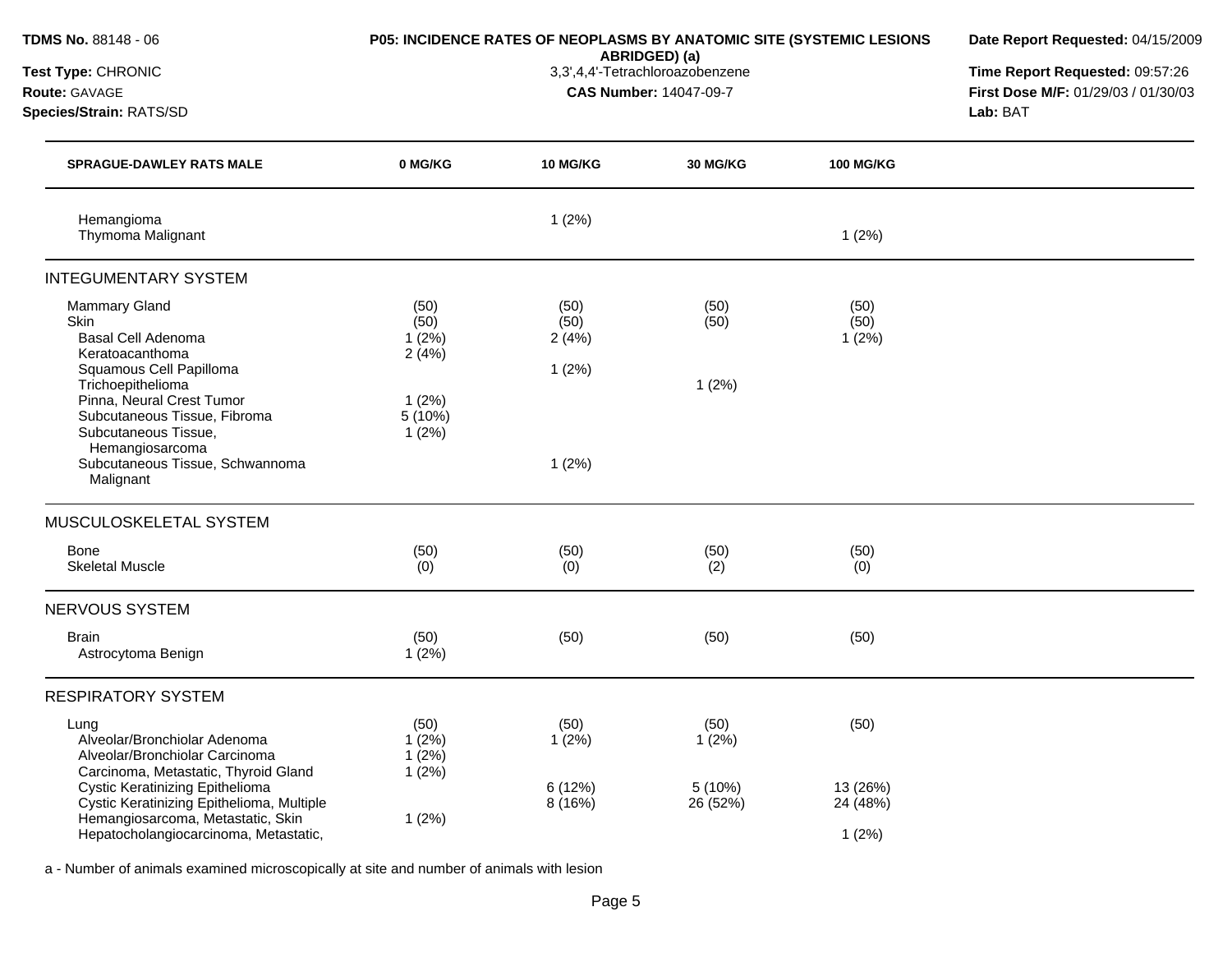| TDMS No. 88148 - 06                                                                           |                                 | P05: INCIDENCE RATES OF NEOPLASMS BY ANATOMIC SITE (SYSTEMIC LESIONS | Date Report Requested: 04/15/2009                                                                                                                                       |                  |  |
|-----------------------------------------------------------------------------------------------|---------------------------------|----------------------------------------------------------------------|-------------------------------------------------------------------------------------------------------------------------------------------------------------------------|------------------|--|
| Test Type: CHRONIC<br>Route: GAVAGE<br>Species/Strain: RATS/SD                                |                                 |                                                                      | ABRIDGED) (a)<br>3,3',4,4'-Tetrachloroazobenzene<br>Time Report Requested: 09:57:26<br><b>CAS Number: 14047-09-7</b><br>First Dose M/F: 01/29/03 / 01/30/03<br>Lab: BAT |                  |  |
| <b>SPRAGUE-DAWLEY RATS MALE</b>                                                               | 0 MG/KG                         | 10 MG/KG                                                             | 30 MG/KG                                                                                                                                                                | <b>100 MG/KG</b> |  |
| Liver<br>Pheochromocytoma Malignant,<br>Metastatic, Adrenal Medulla                           |                                 | 1(2%)                                                                |                                                                                                                                                                         |                  |  |
| Transitional Epithelial Carcinoma,<br>Metastatic, Kidney                                      |                                 |                                                                      |                                                                                                                                                                         | 1(2%)            |  |
| Nose                                                                                          | (50)                            | (50)                                                                 | (50)                                                                                                                                                                    | (50)             |  |
| SPECIAL SENSES SYSTEM                                                                         |                                 |                                                                      |                                                                                                                                                                         |                  |  |
| Ear<br>Eye<br>Schwannoma Malignant                                                            | (0)<br>(48)<br>1(2%)            | (1)<br>(50)                                                          | (0)<br>(50)                                                                                                                                                             | (0)<br>(50)      |  |
| Harderian Gland<br>Schwannoma Malignant                                                       | (50)                            | (50)                                                                 | (50)<br>1(2%)                                                                                                                                                           | (50)             |  |
| Schwannoma Malignant, Metastatic, Eye<br><b>Lacrimal Gland</b><br>Zymbal's Gland<br>Carcinoma | 1(2%)<br>(0)<br>(1)<br>1 (100%) | (1)<br>(0)                                                           | (0)<br>(1)<br>1 (100%)                                                                                                                                                  | (0)<br>(0)       |  |
| <b>URINARY SYSTEM</b>                                                                         |                                 |                                                                      |                                                                                                                                                                         |                  |  |
| Kidney<br>Transitional Epithelium, Carcinoma                                                  | (50)                            | (50)                                                                 | (50)                                                                                                                                                                    | (50)<br>1(2%)    |  |
| Ureter                                                                                        | (41)                            | (31)                                                                 | (42)                                                                                                                                                                    | (49)             |  |
| Urethra<br><b>Urinary Bladder</b>                                                             | (50)<br>(50)                    | (50)<br>(50)                                                         | (50)<br>(50)                                                                                                                                                            | (50)<br>(50)     |  |
| <b>SYSTEMIC LESIONS</b>                                                                       |                                 |                                                                      |                                                                                                                                                                         |                  |  |
| <b>Multiple Organs</b>                                                                        | $*(50)$                         | $*(50)$                                                              | $*(50)$                                                                                                                                                                 | $*(50)$          |  |
| Leukemia Mononuclear<br>Lymphoma Malignant                                                    | 1(2%)<br>1(2%)                  | 1(2%)                                                                | 1(2%)                                                                                                                                                                   | 4(8%)            |  |

a - Number of animals examined microscopically at site and number of animals with lesion

\* Number of animals with any tissue examined microscopically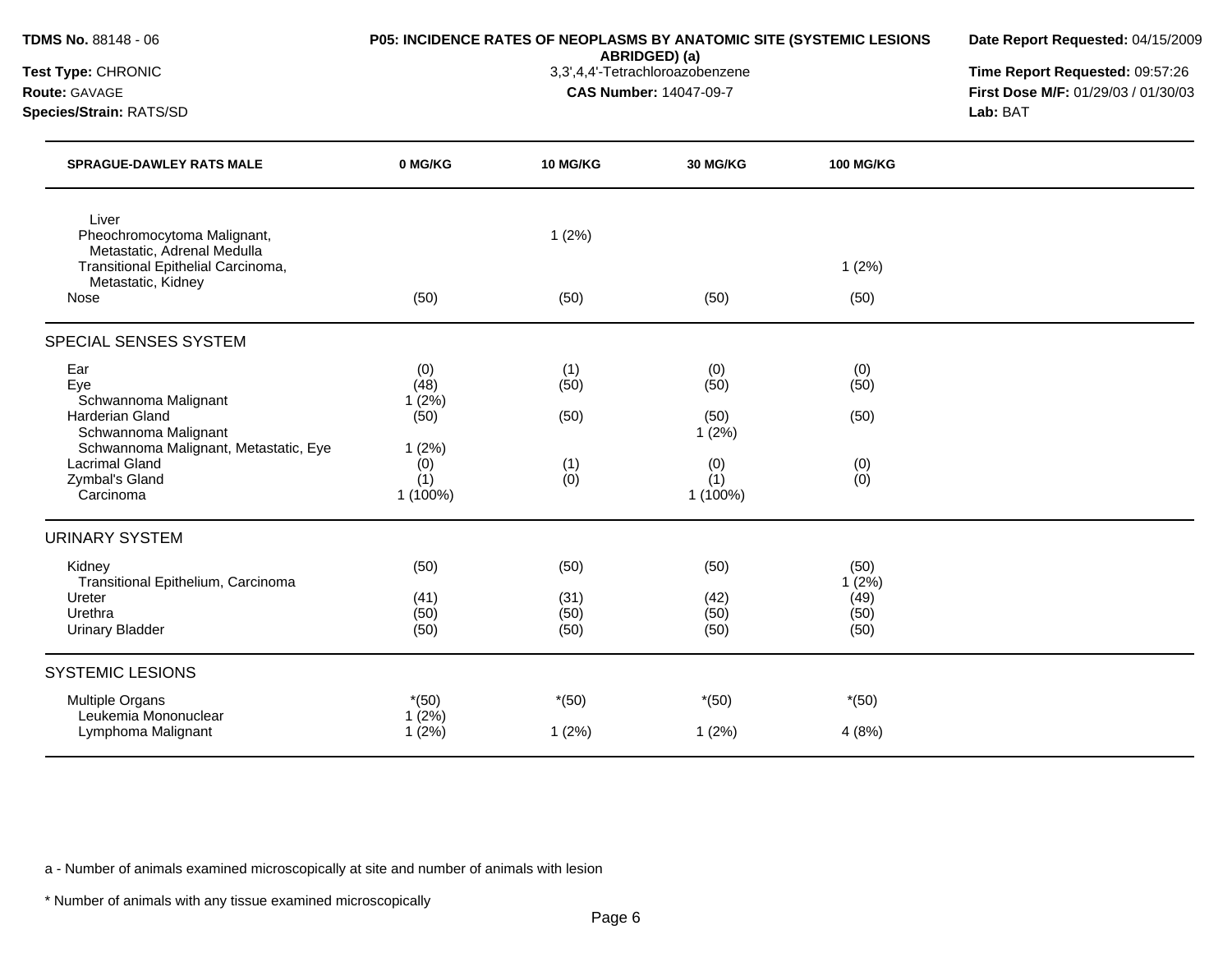| <b>TDMS No.</b> 88148 - 06 |  |  |
|----------------------------|--|--|
|----------------------------|--|--|

# **P05: INCIDENCE RATES OF NEOPLASMS BY ANATOMIC SITE (SYSTEMIC LESIONS**

**ABRIDGED) (a)**<br>3,3',4,4'-Tetrachloroazobenzene

**Date Report Requested:** 04/15/2009

**Test Type:** CHRONIC 3,3',4,4'-Tetrachloroazobenzene **Time Report Requested:** 09:57:26

**Route:** GAVAGE **CAS Number:** 14047-09-7 **First Dose M/F:** 01/29/03 / 01/30/03 **Species/Strain:** RATS/SD **Lab:** BAT

| <b>SPRAGUE-DAWLEY RATS MALE</b>                                                | 0 MG/KG | <b>10 MG/KG</b> | 30 MG/KG       | <b>100 MG/KG</b> |  |
|--------------------------------------------------------------------------------|---------|-----------------|----------------|------------------|--|
| <b>Tumor Summary for Males</b>                                                 |         |                 |                |                  |  |
| <b>Total Animals with Primary Neoplasms (b)</b>                                | 44      | 39              | 39             | 46               |  |
| <b>Total Primary Neoplasms</b>                                                 | 71      | 62              | 67             | 80               |  |
| <b>Total Animals with Benign Neoplasms</b>                                     | 40      | 31              | 35             | 41               |  |
| <b>Total Benign Neoplasms</b>                                                  | 61      | 45              | 54             | 56               |  |
| <b>Total Animals with Malignant</b><br><b>Neoplasms</b>                        | 9       | 15              | 13             | 19               |  |
| <b>Total Malignant Neoplasms</b>                                               | 9       | 17              | 13             | 24               |  |
| <b>Total Animals with Metastatic</b><br><b>Neoplasms</b>                       | 3       | $\overline{c}$  | $\overline{2}$ | $\sqrt{3}$       |  |
| <b>Total Metastatic Neoplasms</b>                                              | 4       | $\overline{c}$  | 3              | 5                |  |
| <b>Total Animals with Malignant</b><br><b>Neoplasms Uncertain Primary Site</b> |         |                 |                |                  |  |
| <b>Total Animals with Neoplasms</b><br><b>Uncertain-Benign or Malignant</b>    | 1       |                 |                |                  |  |
| <b>Total Uncertain Neoplasms</b>                                               | 1       |                 |                |                  |  |

\*\*\* END OF MALE \*\*\*

a - Number of animals examined microscopically at site and number of animals with lesion

b - Primary tumors: all tumors except metastatic tumors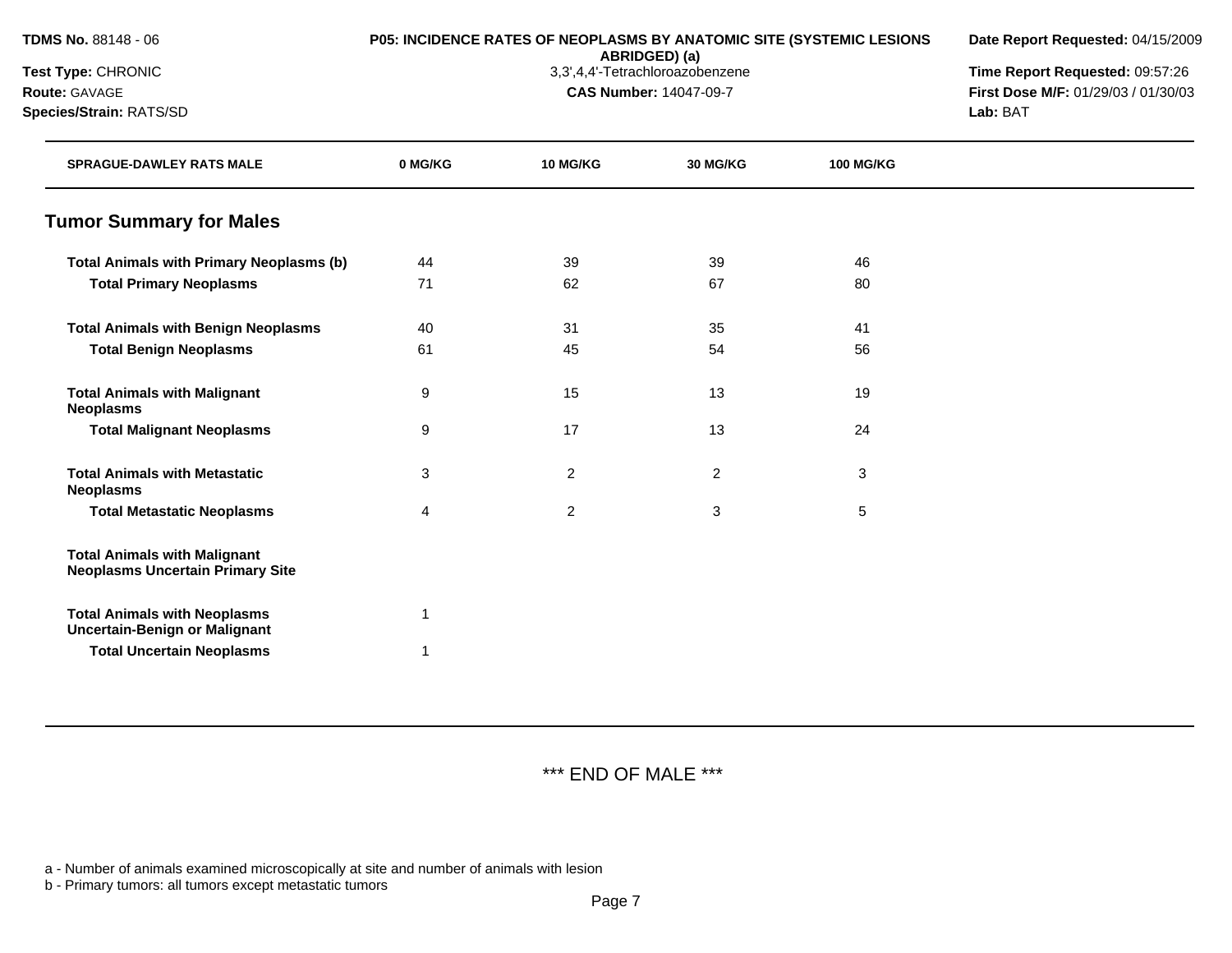**ABRIDGED) (a)**<br>3,3',4,4'-Tetrachloroazobenzene

**SPRAGUE-DAWLEY RATS FEMALE 0 MG/KG 10 MG/KG 30 MG/KG 100 MG/KG**

**Date Report Requested:** 04/15/2009

**Test Type:** CHRONIC 3,3',4,4'-Tetrachloroazobenzene **Time Report Requested:** 09:57:26 **CAS Number:** 14047-09-7 **First Dose M/F:** 01/29/03 / 01/30/03

| <b>IBSL TYPE.</b> UNIVERSITY | 5.0 H.4 - FelidulluludZubelizelle | i ilile kel      |
|------------------------------|-----------------------------------|------------------|
| <b>Route: GAVAGE</b>         | <b>CAS Number: 14047-09-7</b>     | First Dos        |
| Species/Strain: RATS/SD      |                                   | <b>Lab: B</b> AT |

| <b>Disposition Summary</b>                         |        |       |       |         |  |
|----------------------------------------------------|--------|-------|-------|---------|--|
| <b>Animals Initially in Study</b>                  | 50     | 50    | 50    | 50      |  |
| <b>Early Deaths</b>                                |        |       |       |         |  |
| <b>Accidently Killed</b><br><b>Dosing Accident</b> | -1     |       | 1     |         |  |
| <b>Moribund Sacrifice</b>                          | 15     | 12    | 10    | 11      |  |
| <b>Natural Death</b>                               | 9      | 8     | 19    | 22      |  |
| <b>Survivors</b>                                   |        |       |       |         |  |
| <b>Moribund Sacrifice</b>                          |        |       | 1     |         |  |
| <b>Terminal Sacrifice</b>                          | 25     | 30    | 18    | 17      |  |
| <b>Animals Examined Microscopically</b>            | 50     | 50    | 50    | 50      |  |
|                                                    |        |       |       |         |  |
| <b>ALIMENTARY SYSTEM</b>                           |        |       |       |         |  |
| Intestine Large, Cecum                             | (50)   | (48)  | (50)  | (49)    |  |
| Intestine Large, Colon                             | (50)   | (50)  | (50)  | (50)    |  |
| Intestine Small, Duodenum                          | (50)   | (50)  | (50)  | (49)    |  |
| Carcinoma                                          | 1(2%)  |       |       |         |  |
| Intestine Small, Ileum                             | (50)   | (49)  | (49)  | (49)    |  |
| Intestine Small, Jejunum                           | (50)   | (49)  | (50)  | (49)    |  |
| Leiomyosarcoma                                     |        | 1(2%) |       |         |  |
| Liver                                              | (50)   | (50)  | (49)  | (49)    |  |
| Carcinoma, Metastatic, Pancreas                    | 1(2%)  |       | 1(2%) |         |  |
| Cholangiocarcinoma                                 | 1(2%)  | 1(2%) | 1(2%) | 3(6%)   |  |
| Hepatocellular Adenoma                             | 2(4%)  |       | 1(2%) | 1(2%)   |  |
| Hepatocellular Carcinoma                           |        | 1(2%) |       |         |  |
| Mesentery                                          | (3)    | (2)   | (1)   | (3)     |  |
| Carcinoma, Metastatic, Pancreas                    | 1(33%) |       |       |         |  |
| Schwannoma Malignant                               |        |       |       | 1(33%)  |  |
| Oral Mucosa                                        | (50)   | (50)  | (50)  | (50)    |  |
| Gingival, Squamous Cell Carcinoma                  |        |       | 4(8%) | 5 (10%) |  |
| Gingival, Squamous Cell Carcinoma,                 |        |       |       | 1(2%)   |  |
| Multiple                                           |        |       |       |         |  |
| Pancreas                                           | (50)   | (49)  | (49)  | (49)    |  |

 $1 (2\%)$ 

Duct, Carcinoma 1 (2%) 1 (2%) 1 (2%)

a - Number of animals examined microscopically at site and number of animals with lesion

Carcinoma, Metastatic, Intestine Small,

Duodenum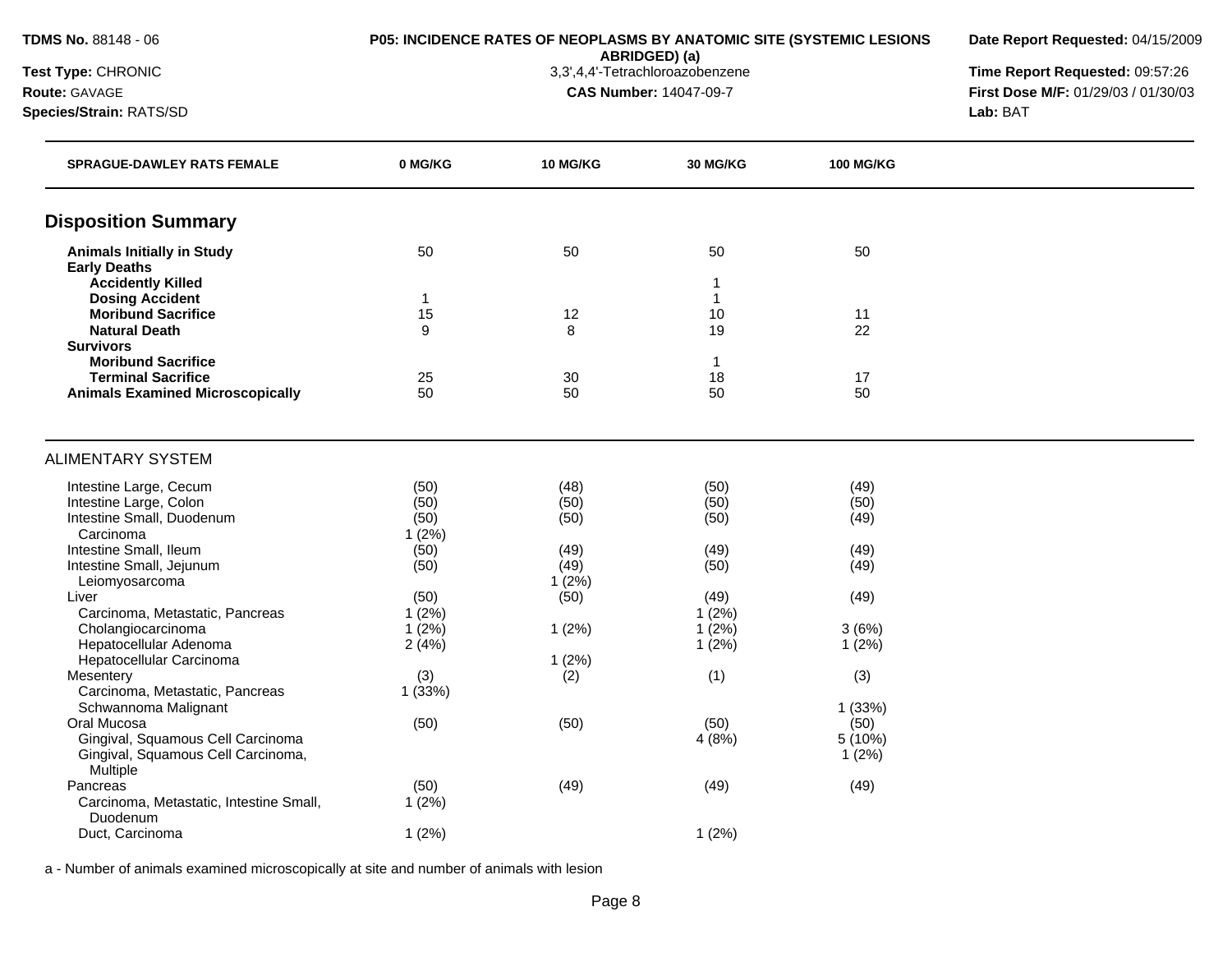**ABRIDGED) (a)**<br>3,3',4,4'-Tetrachloroazobenzene

**Date Report Requested:** 04/15/2009

**Test Type:** CHRONIC 3,3',4,4'-Tetrachloroazobenzene **Time Report Requested:** 09:57:26 **Route:** GAVAGE **CAS Number:** 14047-09-7 **First Dose M/F:** 01/29/03 / 01/30/03

**Species/Strain:** RATS/SD **Lab:** BAT

| <b>SPRAGUE-DAWLEY RATS FEMALE</b>                                                                                                                           | 0 MG/KG                        | 10 MG/KG                       | <b>30 MG/KG</b>                         | <b>100 MG/KG</b>               |  |
|-------------------------------------------------------------------------------------------------------------------------------------------------------------|--------------------------------|--------------------------------|-----------------------------------------|--------------------------------|--|
| <b>Salivary Glands</b><br>Stomach, Forestomach<br>Leiomyosarcoma<br>Squamous Cell Carcinoma<br>Squamous Cell Papilloma<br>Squamous Cell Papilloma, Multiple | (50)<br>(50)                   | (49)<br>(49)<br>1(2%)          | (50)<br>(50)<br>1(2%)                   | (49)<br>(49)<br>1(2%)<br>2(4%) |  |
| Stomach, Glandular                                                                                                                                          | (50)                           | (49)                           | (49)                                    | 1(2%)<br>(49)                  |  |
| Carcinoma, Metastatic, Pancreas<br>Tooth                                                                                                                    | 1(2%)<br>(50)                  | (50)                           | (50)                                    | (50)                           |  |
| <b>CARDIOVASCULAR SYSTEM</b>                                                                                                                                |                                |                                |                                         |                                |  |
| <b>Blood Vessel</b><br>Heart<br>Sarcoma                                                                                                                     | (50)<br>(50)                   | (50)<br>(50)                   | (50)<br>(49)<br>1(2%)                   | (50)<br>(49)                   |  |
| Schwannoma Benign<br>Schwannoma Malignant                                                                                                                   |                                | 1(2%)                          |                                         | 1(2%)                          |  |
| <b>ENDOCRINE SYSTEM</b>                                                                                                                                     |                                |                                |                                         |                                |  |
| <b>Adrenal Cortex</b><br>Adenoma<br><b>Adrenal Medulla</b><br>Pheochromocytoma Benign<br>Pheochromocytoma Benign, Multiple                                  | (50)<br>1(2%)<br>(50)<br>3(6%) | (50)<br>1(2%)<br>(50)<br>2(4%) | (50)<br>3(6%)<br>(50)<br>2(4%)<br>1(2%) | (49)<br>4(8%)<br>(49)<br>1(2%) |  |
| Islets, Pancreatic<br>Adenoma<br>Parathyroid Gland                                                                                                          | (50)<br>(46)                   | (50)<br>1(2%)<br>(46)          | (50)<br>1(2%)<br>(46)                   | (49)<br>(45)                   |  |
| Adenoma<br><b>Pituitary Gland</b><br>Pars Distalis, Adenoma<br>Pars Intermedia, Adenoma                                                                     | (50)<br>13 (26%)<br>1(2%)      | (50)<br>11 (22%)               | (50)<br>4(8%)                           | 1(2%)<br>(50)<br>6(12%)        |  |
| <b>Thyroid Gland</b><br>Bilateral, C-cell, Adenoma                                                                                                          | (50)<br>1(2%)                  | (49)                           | (50)                                    | (50)                           |  |
| C-cell, Adenoma<br>C-cell, Carcinoma                                                                                                                        | 9(18%)<br>1(2%)                | 9(18%)<br>1(2%)                | 11 (22%)                                | 1(2%)                          |  |
| Follicular Cell, Adenoma                                                                                                                                    |                                |                                |                                         | 1(2%)                          |  |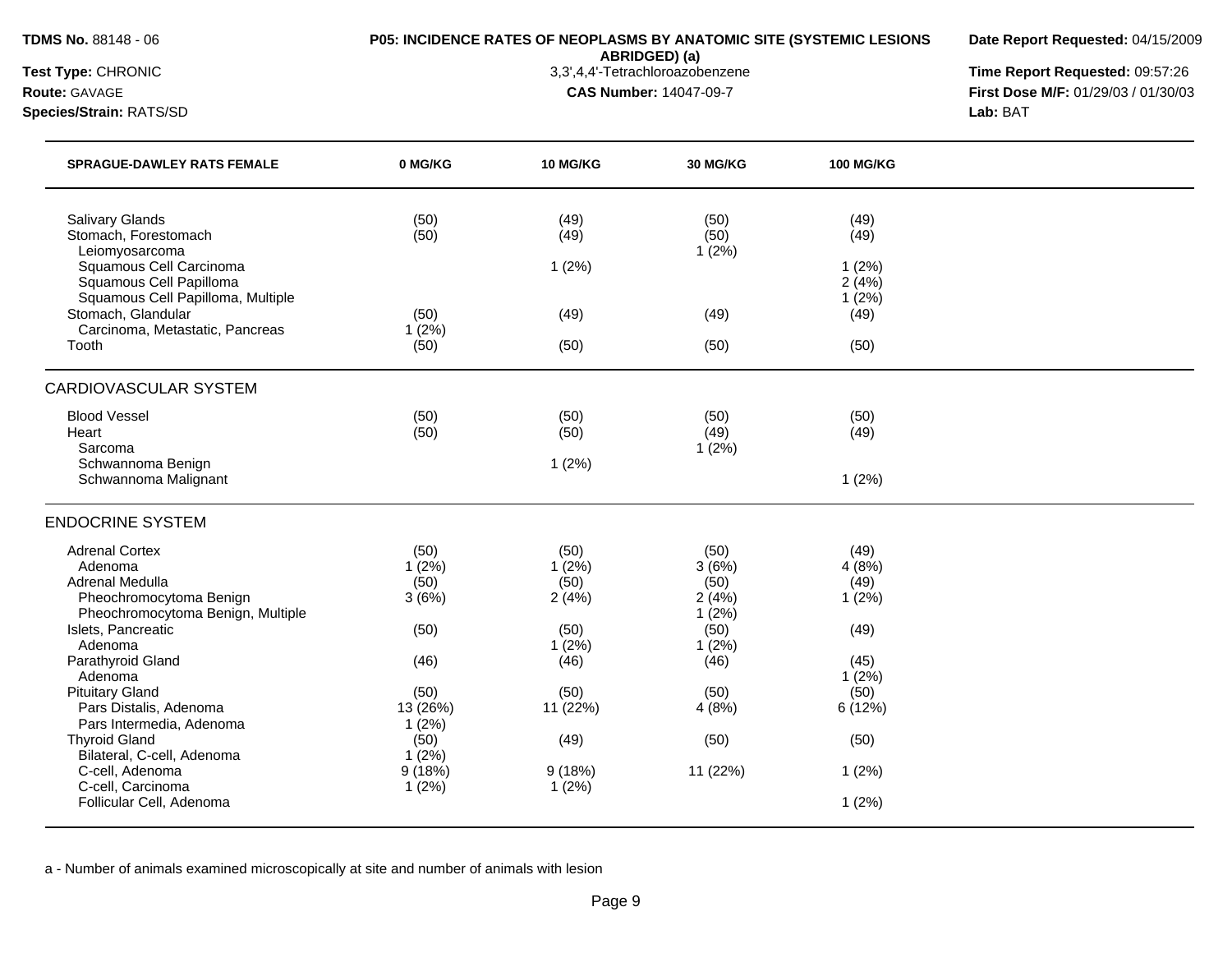| <b>TDMS No. 88148 - 06</b><br>Test Type: CHRONIC                                                              |                                |                               | ABRIDGED) (a)<br>3,3',4,4'-Tetrachloroazobenzene | P05: INCIDENCE RATES OF NEOPLASMS BY ANATOMIC SITE (SYSTEMIC LESIONS | Date Report Requested: 04/15/2009<br>Time Report Requested: 09:57:26 |
|---------------------------------------------------------------------------------------------------------------|--------------------------------|-------------------------------|--------------------------------------------------|----------------------------------------------------------------------|----------------------------------------------------------------------|
| Route: GAVAGE<br>Species/Strain: RATS/SD                                                                      |                                | <b>CAS Number: 14047-09-7</b> | First Dose M/F: 01/29/03 / 01/30/03<br>Lab: BAT  |                                                                      |                                                                      |
| <b>SPRAGUE-DAWLEY RATS FEMALE</b>                                                                             | 0 MG/KG                        | <b>10 MG/KG</b>               | <b>30 MG/KG</b>                                  | <b>100 MG/KG</b>                                                     |                                                                      |
| <b>GENERAL BODY SYSTEM</b>                                                                                    |                                |                               |                                                  |                                                                      |                                                                      |
| Peritoneum<br>Carcinoma, Metastatic, Pancreas<br>Sarcoma                                                      | (0)                            | (1)<br>1 (100%)               | (1)<br>1 (100%)                                  | (0)                                                                  |                                                                      |
| <b>GENITAL SYSTEM</b>                                                                                         |                                |                               |                                                  |                                                                      |                                                                      |
| <b>Clitoral Gland</b><br>Ovary<br>Carcinoma, Metastatic, Pancreas<br>Granulosa Cell Tumor Malignant           | (50)<br>(50)<br>1(2%)<br>1(2%) | (50)<br>(50)                  | (50)<br>(50)<br>1(2%)                            | (50)<br>(50)                                                         |                                                                      |
| Schwannoma Malignant<br>Thecoma Benign<br>Oviduct<br><b>Uterus</b><br>Carcinoma, Metastatic, Intestine Small, | (2)<br>(50)<br>1(2%)           | 1(2%)<br>(0)<br>(50)          | 1(2%)<br>2(4%)<br>(3)<br>(50)                    | (2)<br>(50)                                                          |                                                                      |
| Duodenum<br>Carcinoma, Metastatic, Pancreas<br>Polyp Stromal<br>Polyp Stromal, Multiple<br>Sarcoma Stromal    | 6 (12%)                        | 10 (20%)<br>1(2%)             | 1(2%)<br>10 (20%)                                | 10 (20%)                                                             |                                                                      |
| Squamous Cell Carcinoma<br>Squamous Cell Papilloma<br>Cervix, Fibroma                                         | 1(2%)                          | 1(2%)                         | 1(2%)                                            | 1(2%)<br>1(2%)                                                       |                                                                      |
| Endometrium, Carcinoma<br>Endometrium, Polyp Stromal<br>Vagina                                                | 1(2%)<br>2(4%)<br>(2)          | 1(2%)<br>(2)                  | 2(4%)<br>(0)                                     | 2(4%)<br>(4)                                                         |                                                                      |
| Sarcoma Stromal, Metastatic, Uterus<br><b>HEMATOPOIETIC SYSTEM</b>                                            |                                |                               |                                                  | 1(25%)                                                               |                                                                      |
| <b>Bone Marrow</b><br>Lymph Node                                                                              | (50)<br>(1)                    | (50)<br>(0)                   | (50)<br>(4)                                      | (50)<br>(2)                                                          |                                                                      |
| Lymph Node, Mandibular<br>Lymph Node, Mesenteric<br>Carcinoma, Metastatic, Pancreas                           | (50)<br>(50)                   | (49)<br>(49)                  | (49)<br>(50)<br>1(2%)                            | (49)<br>(49)                                                         |                                                                      |
| Spleen<br>Carcinoma, Metastatic, Pancreas                                                                     | (50)<br>1(2%)                  | (50)                          | (49)                                             | (49)                                                                 |                                                                      |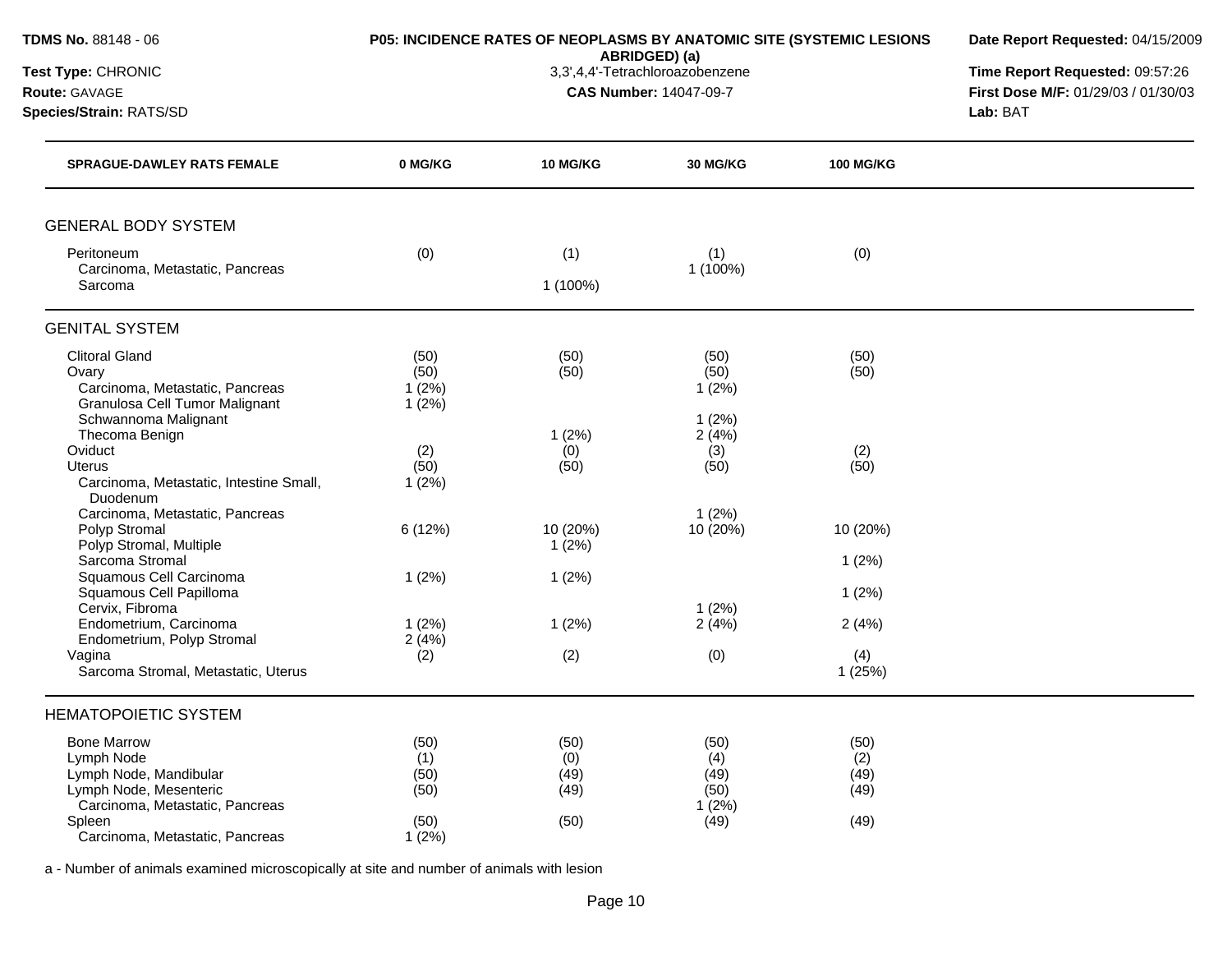|  |  |  | <b>TDMS No.</b> 88148 - 06 |  |  |
|--|--|--|----------------------------|--|--|
|--|--|--|----------------------------|--|--|

# **P05: INCIDENCE RATES OF NEOPLASMS BY ANATOMIC SITE (SYSTEMIC LESIONS**

**Date Report Requested:** 04/15/2009

**ABRIDGED) (a)**<br>3,3',4,4'-Tetrachloroazobenzene

**Test Type:** CHRONIC 3,3',4,4'-Tetrachloroazobenzene **Time Report Requested:** 09:57:26 **Route:** GAVAGE **CAS Number:** 14047-09-7 **First Dose M/F:** 01/29/03 / 01/30/03 **Species/Strain:** RATS/SD **Lab:** BAT

| <b>SPRAGUE-DAWLEY RATS FEMALE</b>                                                                          | 0 MG/KG                    | 10 MG/KG                   | 30 MG/KG                     | <b>100 MG/KG</b>                                |  |
|------------------------------------------------------------------------------------------------------------|----------------------------|----------------------------|------------------------------|-------------------------------------------------|--|
| Thymus                                                                                                     | (50)                       | (50)                       | (47)                         | (50)                                            |  |
| <b>INTEGUMENTARY SYSTEM</b>                                                                                |                            |                            |                              |                                                 |  |
| Mammary Gland<br>Adenoma<br>Carcinoma                                                                      | (50)<br>1(2%)<br>4(8%)     | (50)<br>1(2%)<br>$1(2\%)$  | (50)                         | (50)                                            |  |
| Fibroadenoma<br>Fibroadenoma, Multiple<br>Skin<br>Basal Cell Adenoma<br>Subcutaneous Tissue, Fibrosarcoma  | 23 (46%)<br>8(16%)<br>(50) | 21 (42%)<br>9(18%)<br>(50) | 20 (40%)<br>4(8%)<br>(50)    | 12 (24%)<br>8(16%)<br>(50)<br>$1(2\%)$<br>1(2%) |  |
| MUSCULOSKELETAL SYSTEM                                                                                     |                            |                            |                              |                                                 |  |
| <b>Skeletal Muscle</b><br>Rhabdomyosarcoma                                                                 | (2)<br>1(50%)              | (1)                        | (0)                          | (0)                                             |  |
| <b>NERVOUS SYSTEM</b>                                                                                      |                            |                            |                              |                                                 |  |
| <b>Brain</b><br>Astrocytoma Benign                                                                         | (50)                       | (50)<br>1(2%)              | (50)                         | (50)                                            |  |
| Peripheral Nerve<br>Ganglioneuroma                                                                         | (2)                        | (1)<br>1 (100%)            | (0)                          | (1)                                             |  |
| Schwannoma Malignant<br>Squamous Cell Carcinoma, Metastatic,<br>Oral Mucosa                                | 1(50%)                     |                            |                              | 1 (100%)                                        |  |
| <b>RESPIRATORY SYSTEM</b>                                                                                  |                            |                            |                              |                                                 |  |
| Lung<br>Carcinoma, Metastatic, Mammary Gland                                                               | (50)<br>1(2%)              | (50)                       | (49)                         | (49)                                            |  |
| Cystic Keratinizing Epithelioma<br>Cystic Keratinizing Epithelioma, Multiple<br>Sarcoma, Metastatic, Heart |                            | 4(8%)<br>2(4%)             | 7 (14%)<br>19 (39%)<br>1(2%) | 4(8%)<br>35 (71%)                               |  |
| Schwannoma Malignant, Metastatic,<br>Heart                                                                 |                            |                            |                              | 1(2%)                                           |  |
| Nose                                                                                                       | (50)                       | (50)                       | (50)                         | (50)                                            |  |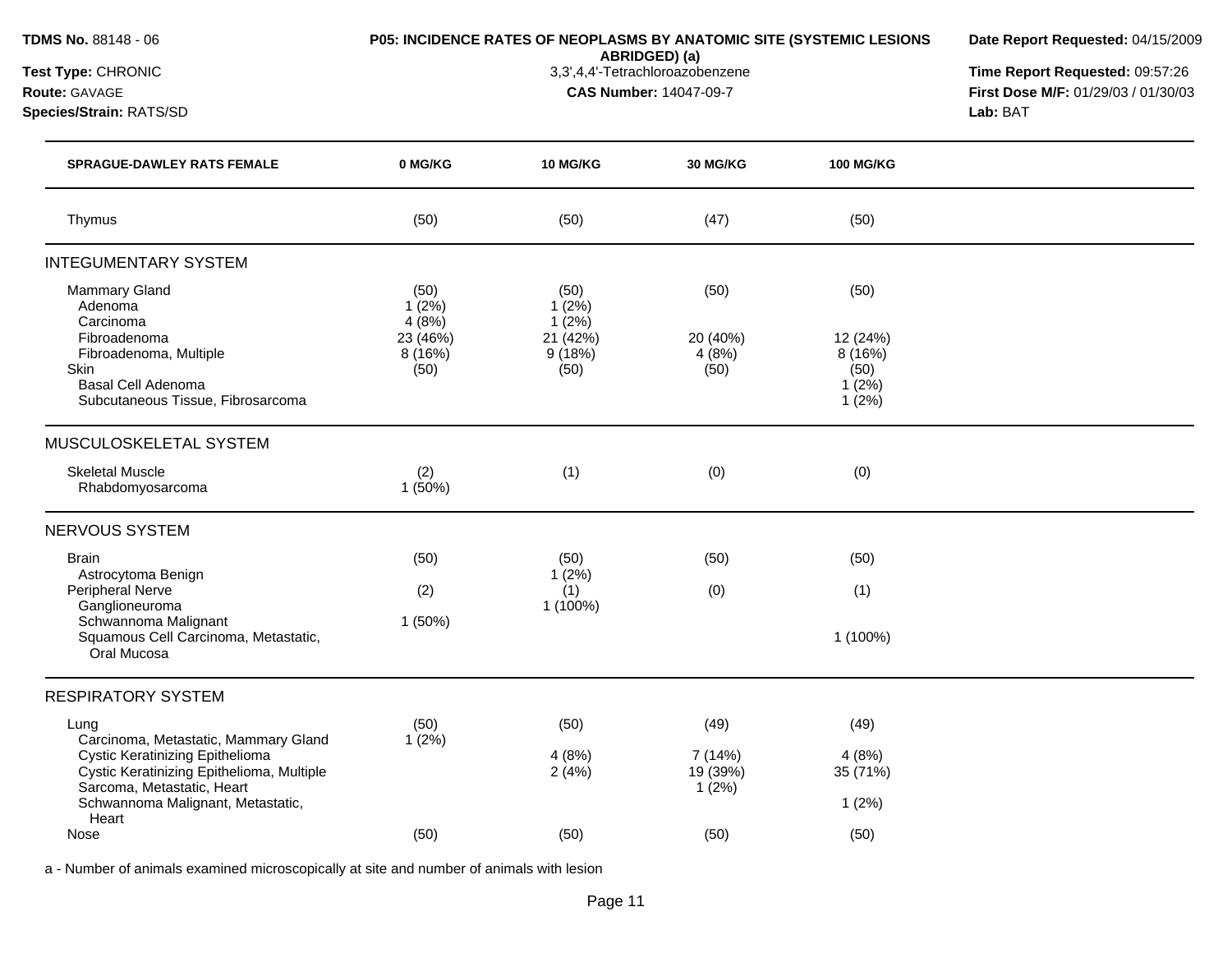| TDMS No. 88148 - 06                                                          | P05: INCIDENCE RATES OF NEOPLASMS BY ANATOMIC SITE (SYSTEMIC LESIONS<br>ABRIDGED) (a)<br>3,3',4,4'-Tetrachloroazobenzene<br><b>CAS Number: 14047-09-7</b> |                                        |                            |                            | Date Report Requested: 04/15/2009                                                  |  |
|------------------------------------------------------------------------------|-----------------------------------------------------------------------------------------------------------------------------------------------------------|----------------------------------------|----------------------------|----------------------------|------------------------------------------------------------------------------------|--|
| Test Type: CHRONIC<br>Route: GAVAGE<br>Species/Strain: RATS/SD               |                                                                                                                                                           |                                        |                            |                            | Time Report Requested: 09:57:26<br>First Dose M/F: 01/29/03 / 01/30/03<br>Lab: BAT |  |
| <b>SPRAGUE-DAWLEY RATS FEMALE</b>                                            | 0 MG/KG                                                                                                                                                   | <b>10 MG/KG</b>                        | 30 MG/KG                   | <b>100 MG/KG</b>           |                                                                                    |  |
| Trachea<br>Schwannoma Malignant, Metastatic,<br>Heart                        | (50)                                                                                                                                                      | (50)                                   | (50)                       | (50)<br>1(2%)              |                                                                                    |  |
| SPECIAL SENSES SYSTEM                                                        |                                                                                                                                                           |                                        |                            |                            |                                                                                    |  |
| Ear<br>Eye<br>Harderian Gland<br>Zymbal's Gland<br>Carcinoma                 | (0)<br>(50)<br>(50)<br>(0)                                                                                                                                | (0)<br>(50)<br>(50)<br>(1)<br>1 (100%) | (1)<br>(50)<br>(50)<br>(0) | (0)<br>(50)<br>(50)<br>(0) |                                                                                    |  |
| <b>URINARY SYSTEM</b>                                                        |                                                                                                                                                           |                                        |                            |                            |                                                                                    |  |
| Kidney<br>Carcinoma, Metastatic, Intestine Small,<br>Duodenum                | (50)<br>1(2%)                                                                                                                                             | (50)                                   | (50)                       | (49)                       |                                                                                    |  |
| Lipoma<br>Urethra<br><b>Urinary Bladder</b><br>Carcinoma, Metastatic, Uterus | 1(2%)<br>(50)<br>(50)                                                                                                                                     | (50)<br>(50)                           | (50)<br>(50)<br>1(2%)      | (49)<br>(50)<br>1(2%)      |                                                                                    |  |
| <b>SYSTEMIC LESIONS</b>                                                      |                                                                                                                                                           |                                        |                            |                            |                                                                                    |  |
| Multiple Organs<br>Histiocytic Sarcoma<br>Leukemia Mononuclear               | $*(50)$<br>$1(2\%)$<br>1(2%)                                                                                                                              | $*(50)$<br>1(2%)                       | $*(50)$                    | $*(50)$                    |                                                                                    |  |
| Lymphoma Malignant                                                           |                                                                                                                                                           | 1(2%)                                  | 2(4%)                      | 2(4%)                      |                                                                                    |  |

a - Number of animals examined microscopically at site and number of animals with lesion

\* Number of animals with any tissue examined microscopically